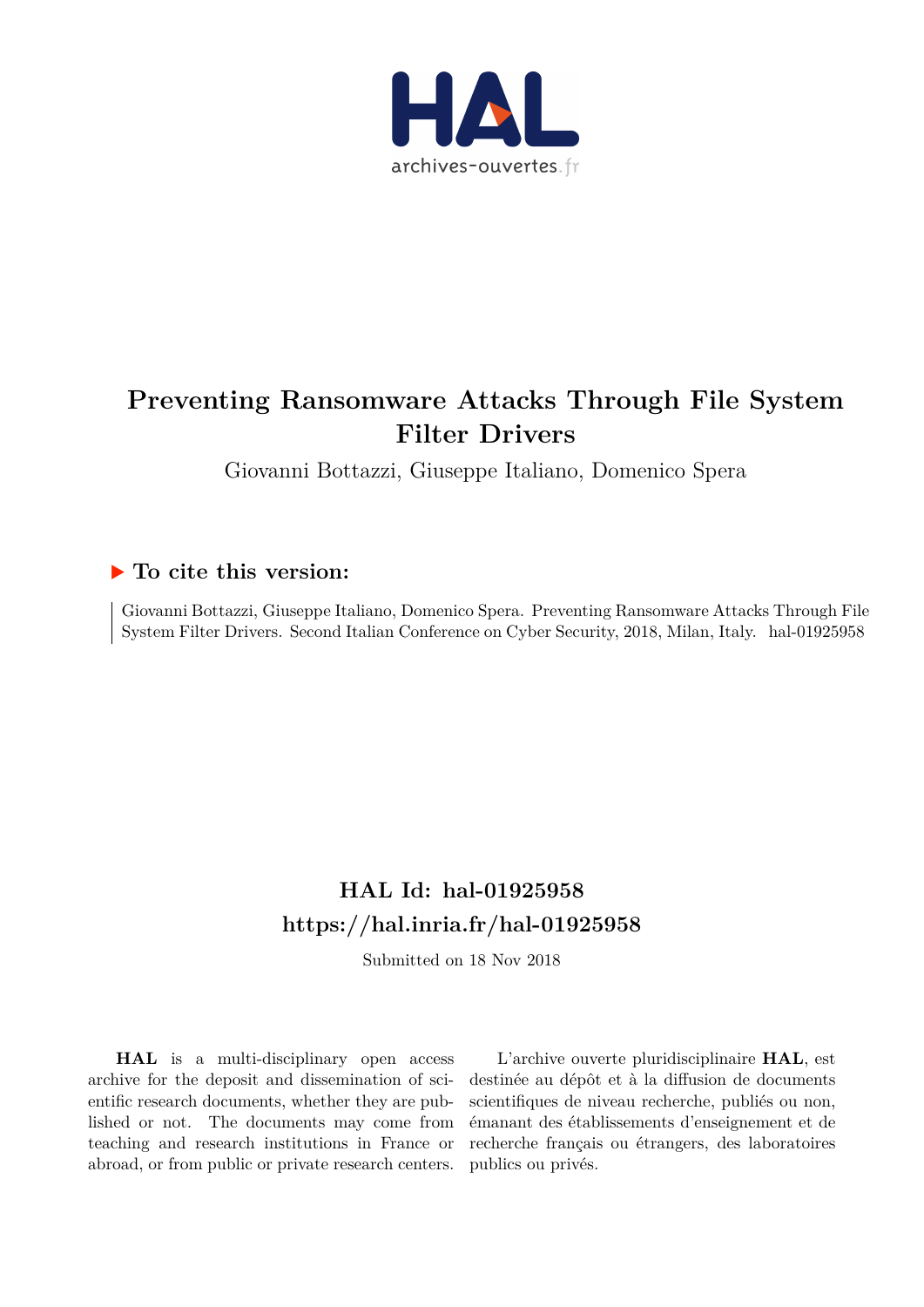# Preventing Ransomware Attacks Through File System Filter Drivers

Giovanni Bottazzi, Giuseppe F. Italiano, Domenico Spera University of Rome "Tor Vergata"

gbottazzi73@gmail.com, giuseppe.italiano@uniroma2.it, speradomenico@gmail.com

#### **Abstract**

Over the last years ransomware attacks have been widely spreading over the Internet, indiscriminately targeting home users as well as corporates and public agencies. Several approaches have been proposed to analyze and detect ransomware intrusions in literature, moving from combined heuristics, behavior analysis, sandboxbased solutions and machine learning techniques to function calls monitoring. Our approach differs from the above by shifting the focus from removing the problem to mitigating damages, to ensure data availability despite malware attacks. The aim is not to detect new ransomware samples, but simply to protect integrity and availability of private data. In other words, we interfere with ransomware usual behavior, intercepting I/O request packets and denying operations on user's valuable data.

### 1 Introduction

After 30 years from the first release, Windows systems continue to maintain desktop market dominance with more than 80% of worldwide users as shown in Table 1. Such spreading makes Windows operating system the main target of cybercriminals. According to Symantec (Symantec, ISR, 2016), only in 2015, more than 430 million of unique malware samples have been discovered, 36% up from the year before and specially a new form of cyber extortion is growing: ransomware detection has recorded 100 new families. Ransomware thread is the final evolution of criminal weapons (Savage et al., Symantec WP, 2015), using modern encryption algorithms and untraceable payment systems (Nakamoto, bitcoin.org, 2008), enciphering victim's files and demanding a fee to restore usability. At the end of 2015, the average ransom demand has raised to 679\$. A recent research (Osterman Research, 2016) reports that nearly 40% of all organizations surveyed, experienced a ransomware attack in the same year. Even worst more than 600 million of attacks have been recorded in 2016 (SonicWall Report, 2017), well over 100 times compared to 2015.

Despite these big numbers, home uses still rely to basic computer security solutions, completely ignoring operating system security as well as third party vulnerabilities. Table 2 shows how they are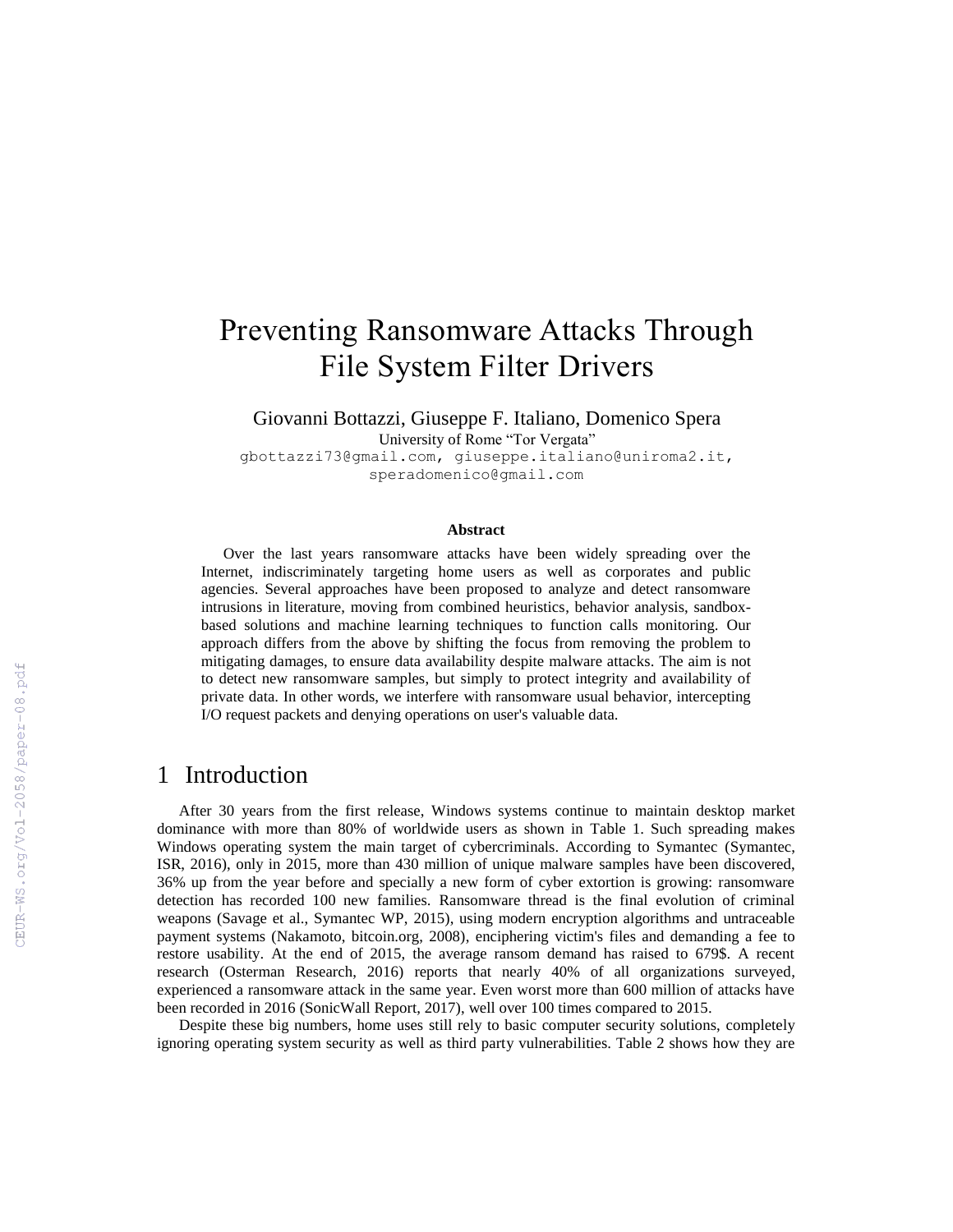not inclined in changing their habits: Windows XP is still used despite known security concerns and updated versions like Windows 8 and Windows 8.1 have been avoided, probably due to a GUI "new look".

| Source         | Windows      | OS X                                   | Linux | <b>Others</b>  |
|----------------|--------------|----------------------------------------|-------|----------------|
| statcounter    | 84.34%       | 11.68%                                 | 1.54% | 2.44%          |
| netmarketshare | 91.59%       | 6.27%                                  | 2.14% | $0.00\%$       |
| $-11 - 4 - 1$  | $\mathbf{a}$ | $\mathbf{M}$ $\mathbf{I}$ $\mathbf{M}$ |       | 117 11 11 11 1 |

**Table 1**. Desktop Operating System Market Share Worldwide. This statistic shows the operating system market share worldwide on Desktop PC during March 2017. It is based on aggregate data collected by statcounter.com and netmarketshare.com.

| Source         | Win 10 | Win 8.1 | Win 8 | Win 7  | Win XP | <b>Others</b> |
|----------------|--------|---------|-------|--------|--------|---------------|
| statcounter    | 34.25% | 9.62%   | 2.44% | 47.06% | 547%   | 1.16%         |
| netmarketshare | 26.53% | 6.96%   | 5.83% | 51.70% | 7.78%  | 1.20%         |

**Table 2**. Desktop Windows Versions Market Share Worldwide.

More than that, corporates as well as public agencies focus on security technical aspects, leaving out human aspects (Furnell et al, Computer & Security, 2012): while technology is still a necessary investment, however, training and education must be part of the solution. Too often employees have been the entry point for a successful attack (Choi et al., IJFP, 2016; Forand, NJ.com, 2015; Green, Becker's Hospital Review, 2016). On the other side the ransomware spread, first appeared in 1980 with the AIDS Trojan, has dramatically increased over the last years. They moved from the first families of *Legacy Crypto Ransomware* in 2005 (Gazet, JCV, 2010), lacking on accurate and strong encryption system implementation, through *Fake Antivirus* [Symantec, Report, 2009; Stone-Gross et al., Economics of Information Security and Privacy III, 2013), where payment is required to buy a license and solve nonexistent issues, to *Modern Crypto Ransomware* (Symantec, Report, 2016; Dingledine et al., USENIX, 2004), whose business model has been incredibly refined in many ways: no fake warning messages or false claims, updated and combined crypto algorithms, anonymous communications even through TOR, payments made through crypto currency, etc. The purpose of the present paper, aims to strongly mitigate ransomware attacks on Windows systems creating a mapping between mostly used private file types and referred default programs, not allowing other executables to modify such data. The focus on data protection from unwanted interactions, not taking into account the evolution of ransomware, may result non-innovative in a first analysis. However, the key concept on which we based the work is closely related to the high depth of the protection software layer developed within the Windows File System I/O stack. In other words the software layer implemented is positioned at a lower level of abstraction than the antivirus, thus resulting highly effective and difficult to bypass. Ideally, our solution could be used in enterprise environments, restricting access to private data only to known software as well as building a *totally locked down Windows System* for POS, ATM and Kiosk Mode Environments.

### 2 Related work

Malware Analysis is the action of proving that a suspicious program represents a threat to users. Numerous techniques exist to precisely analyze malware and deeply understand its behavior (Egele et al., ACM Computer Surveys, 2012), a necessary task to update anti-virus software with a new signature. New threads and variants over existing families give a trace of malware evolution: it's a chess game where analysts play a defense strategy in order to give quick answers and to avoid wide propagation. In addiction malware authors use evasion techniques to avoid detection. Such a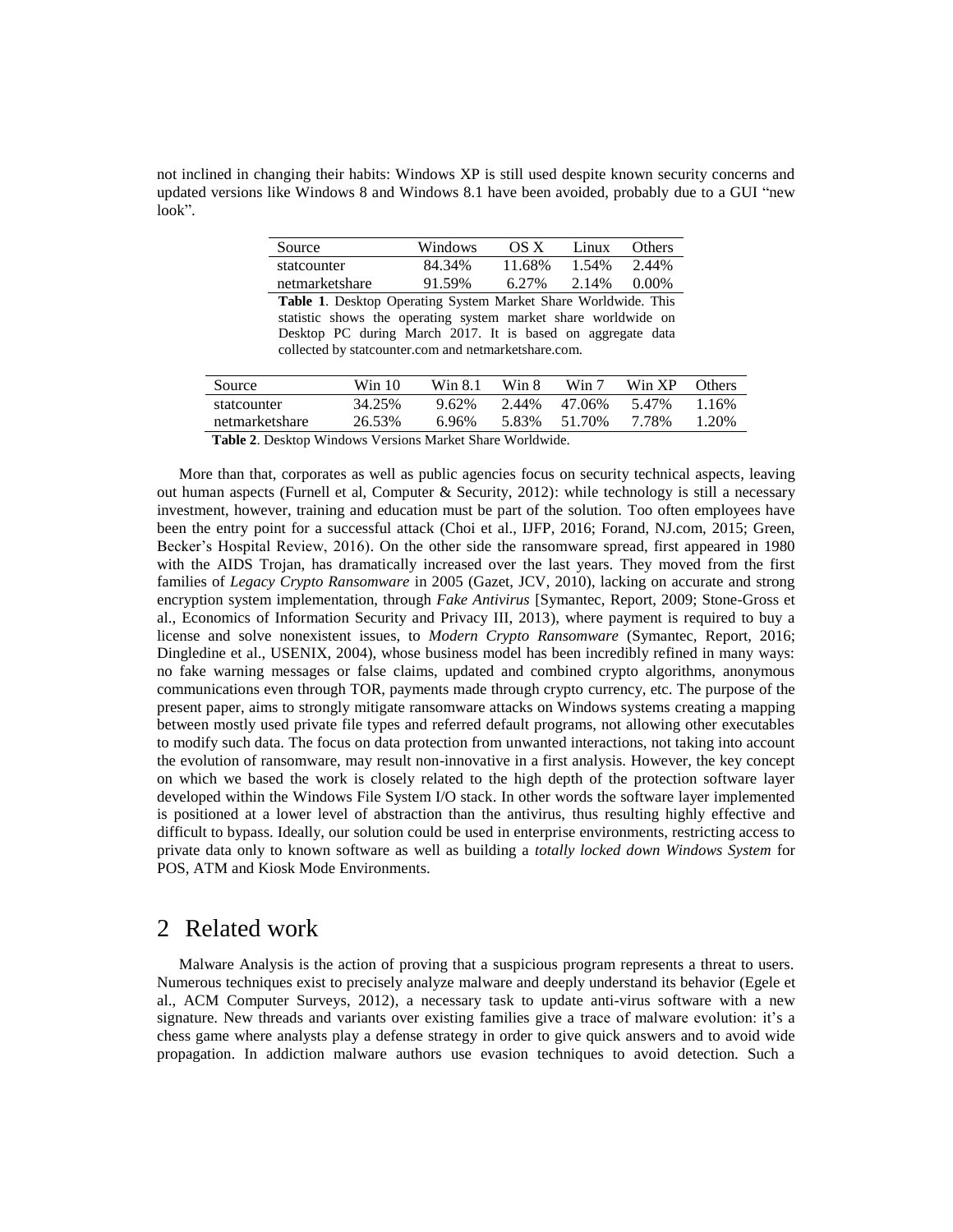condition, leads to a constant struggle between adversaries by using custom and joint evasion techniques from both sides. Obviously, ransomware can be considered as malware to all intents and purposes. In this context two main streams can be taken into account: static and dynamic malware analysis. Static analysis consists in software inspection without executing. When source code is available, this technique permits a complete understanding of given software. In a real scenario, analysts expect only a binary representation in order to extract useful information: a reverse engineering operation is necessary to obtain the assembly code. Furthermore, the malware authors have designed different obfuscation techniques especially in countering static analysis (Moser et al., ACSAC, 2007). Dynamic analysis, instead, consists in behavioral monitoring of suspicious software while it is being executed. Different techniques have been developed to overcome static analysis limitations. One of the most relevant is the **Function Call Monitoring.** Functions are fundamental building blocks of every program. They permit code reusing and a clear code structure when properly written. A method to understand software behavior is monitoring function calls: a hook function is triggered every time a monitoring function is called. Such hooks are responsible for the completion of required analysis functionality (e.g. a simple logging component). Hooking is the process of intercepting function calls. The main Windows System hooking points are:

- **Application Programming Interface**. Even simple program may make heavy use of operating system: system can execute thousands of system calls without the programmer's knowledge. In order to design a program, developers need to master the application programming interface (API) for the target systems, that is the set of functions available to an application programmer with a detailed semantics about passed parameters and returned values. APIs are accessed through libraries of code provided by the operating system.
- **System Calls**. A system call is a controlled entry point into the kernel, allowing a process to request that the kernel performs a service made available by an operating system. While invoking a system call could seem similar to a C function call, a system call performs some privileged actions as changing the processor state from user mode to kernel mode or specifying information to transfer between user and kernel mode. The system call interface is the run-time support of the system, it works as a bridge from API and system calls. Figure 1 shows the relationship between system calls, system call interface and API. Like benign process, malicious code running in userspace needs to invoke system calls: in this scenario hooking the system call interface points out every interaction within the system.



**Figure 1:** Handling of user application invoking a system call.

 **Windows Native API**. Windows Native API resides above system call interface and below Windows API. Contrarily to Windows API, this interface is stable only at service pack level and it can change over different updates. Native API gives an abstract view over system calls, managing all needed pre and post-processing operations. Such API allows deep control over the system calls, requiring a specific knowledge for relative system version.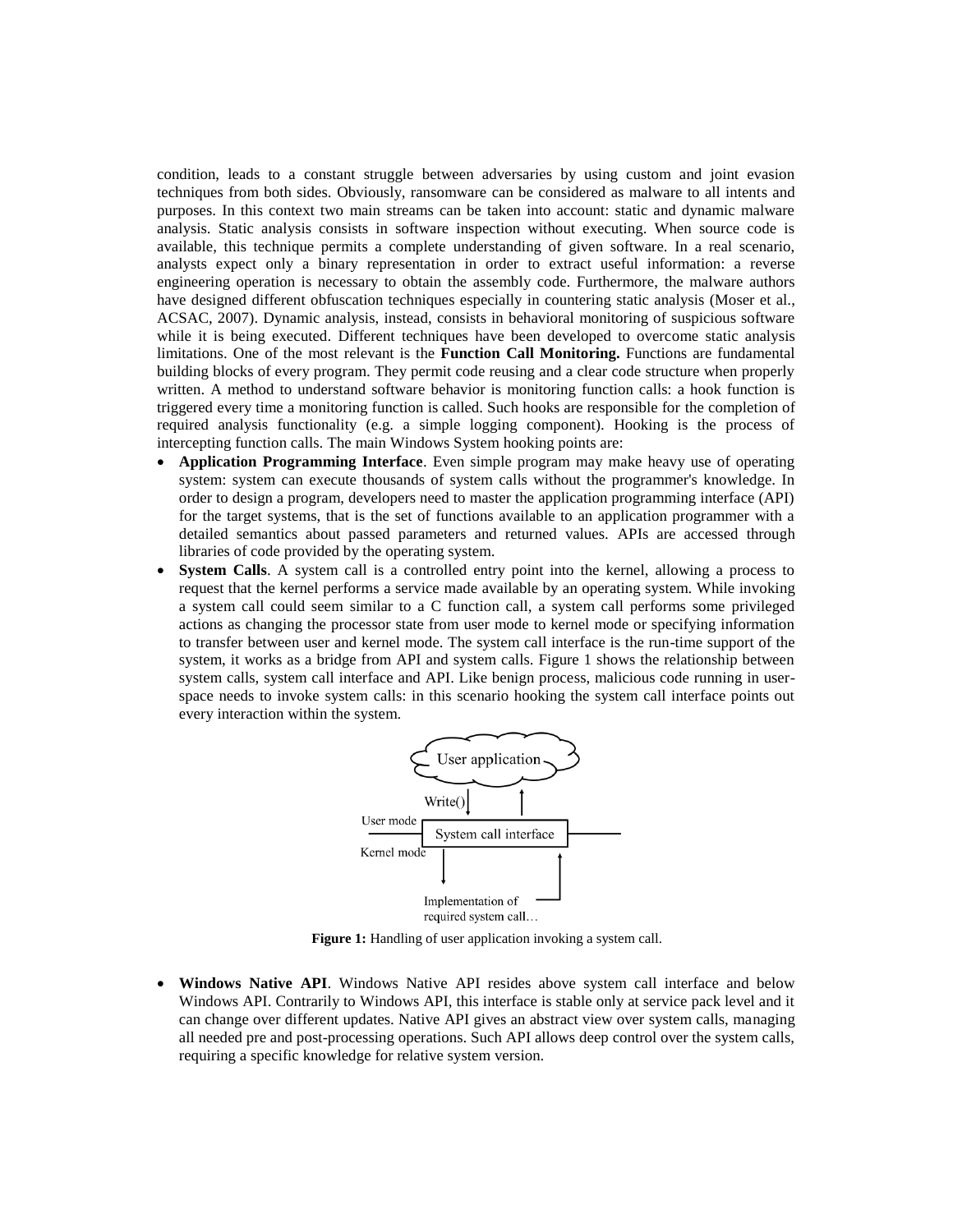A long term study is reported by Kharraz et al. (Kharraz et al., DIMVA, 2015). They analyze more than a thousand samples covering main ransomware families seen from 2006 to 2014. They show how malware interacts within a system and various strategy to mitigate it. Specifically they suggest monitoring API calls or File System activities and using decoy resources as additional measure. Many approaches have been proposed to analyze and detect malware intrusion: usually combining heuristics with behavior analysis to evade countermeasures (Dinaburg, CCS, 2008; Moser et al., S&P, 2007). Scaife et al. propose a pattern-recognition method to mitigate ransomware attacks, through monitoring I/O requests, (Scaife et al., ICDCS, 2016). Despite they claim to detect all tested malware samples, few files result encrypted during their experiments. Similarly Kharraz et al (Kharraz et al., Usenix, 2016) presented an automated approach to generate an artificial user environment and monitor filesystem activity. They add image analysis methods to detect typical ransom demand message. Other researchers included machine learning techniques to mitigate attacks from new family samples (Anderson et al., JCV, 2011; Kolter et al., JMLR, 2006; Rieck et al., JCS, 2011; Sgandurra et al., CoRR, 2016). The mentioned approaches suffer of high cost of misclassification errors. Ransomware detection do not permit false negative even minimally: compared to other domains, machine learning techniques are not well suitable to intrusion detection (Sommer et al., S&P, 2010). Continella et al. (Continella et al., ACSAC, 2016) try to mask previous issue introducing an automatic backup system. Except for few scenarios, they only introduced a work around. Finally Microsoft recently announced the upcoming new feature within the Windows Defender Antivirus called "*Controlled folder access*", able to monitor the changes that Apps make to files in certain protected folders. If an App attempts to make a change to these files, and the App is blacklisted by the new feature, you will get a notification about the attempt. The few information available seem to suggest an antivirus-like implementation that, as we will see, relies on a software layer higher than the one we implemented and thus much exposed to possible bypass.



**Figure 2:** simplified I/O stack with the filter manager and three Minifilter drivers

## 3 The proposed Minifilter Driver

Windows documentation discourage from creating a new File system. Conversely it suggests using File System Driver and File System Filter Drivers to add new functionalities to existing File systems. File System Filter Drivers can intercept requests to a File system driver. In such a way it is possible to log, modify or prevent I/O operations.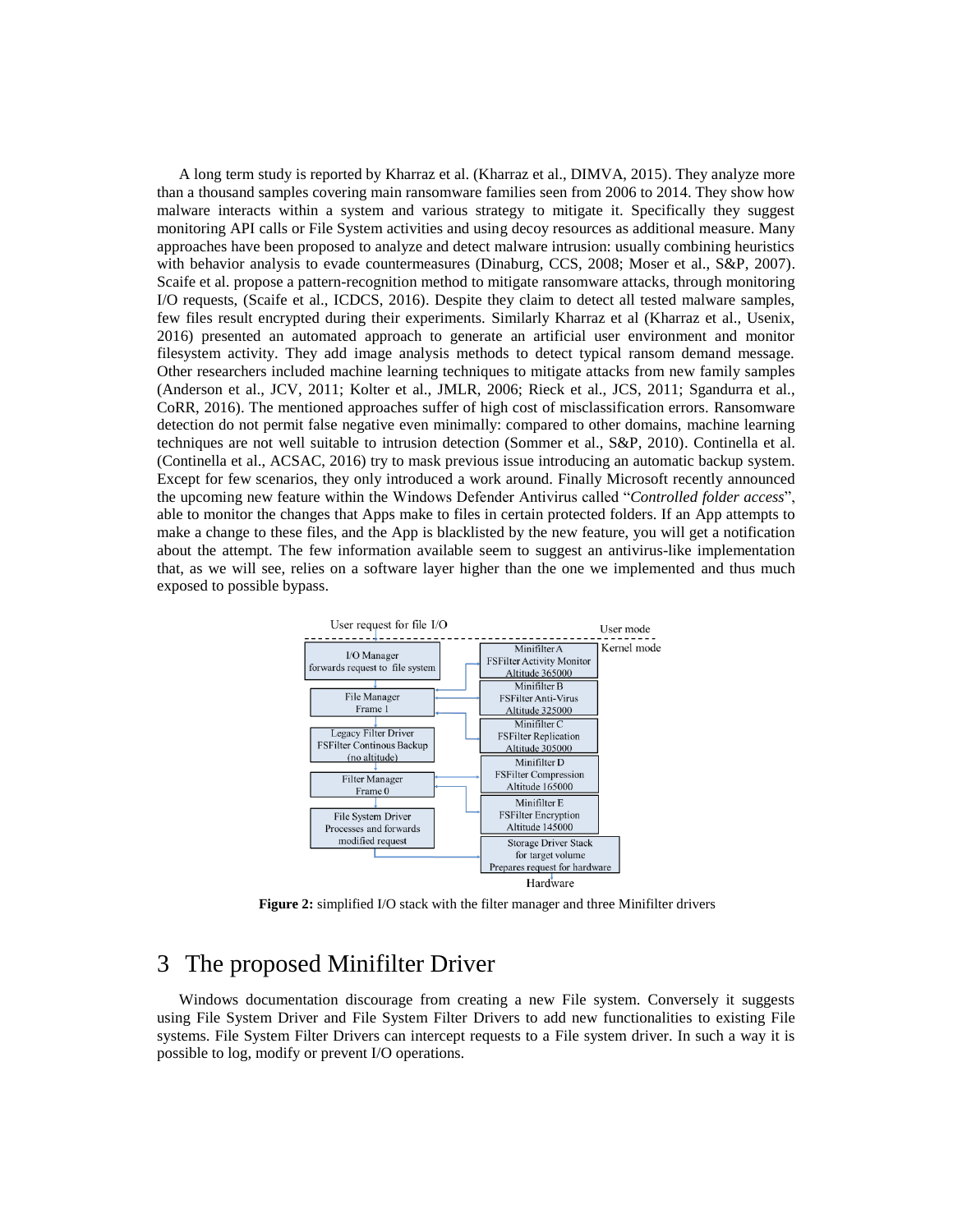Filter Manager is a kernel-mode driver adopting legacy file system filter model. It exposes a rich set of functionalities required for a File system filter driver. Writing a Minifilter driver consists to adopt these functions instead of implementing a legacy filter driver from scratch.

The Filter Manager is active only when a Minifilter driver is loaded in the operating system. Minifilter driver is indirectly attached to the file system stack for a target volume, registering its I/O operations to the Filter Manager. For each of them, a Minifilter driver can register functions to call at different times: before the beginning (e.g., pre-operation callback routine), after completion (e.g., post-operation callback routine) or both. Filter Manager is responsible to pass I/O Request Packets (IRPs) to Minifilter drivers with respect of a predefined order given by unique identifiers called **altitudes**. When a callback routine returns, it calls, in order, the next registered Minifilter callback routine. To guarantee interoperability with legacy filter drivers, more instances of Filter Manager, called **Frames**, can coexist in the file system stack to comply with the order of altitude assignment. A single Frame represents an interval of contiguous altitudes.

For example, an antivirus filter driver should be higher in the stack than a replication filter driver, so it can detect viruses and disinfect files before they are replicated to remote servers. Therefore, Filter drivers in the "File System Filter Anti-Virus group" are loaded before the ones in the "File System Filter-Replication-group". Each load-order-group has a corresponding system-defined class and GUID class, used in the INF file for the filter driver.

A Minifilter driver's altitude ensures that the instance of the Minifilter driver is always loaded at the appropriate location relative to other Minifilter driver instances, and it establishes the order in which the Filter Manager calls the Minifilter driver to handle I/O. *Altitudes are allocated and managed by Microsoft*. Figure 2 shows a simplified I/O stack with the Filter Manager and three Minifilter drivers.

For example, assuming all three Minifilter drivers in Figure 2 registered for the same I/O operation, the Filter Manager would call their pre-operation callback routines in order of altitude from highest to lowest (A, B, C), then forward the I/O request to the next-lower driver for further processing. When the Filter Manager receives the I/O request for completion, it calls each Minifilter driver's post-operation callback routines in reverse order, from lowest to highest (C, B, A).

The specific Minifilter group we addressed is the one that includes Filter drivers that prevent the creation of specific files or file content, called "*FSFilter Content Screener*" whose altitude must be in the range 260000-269999. *Please note that the altitude of the group we addressed is lower than the one used for antiviruses (range 320000 – 329998)*. Since the load order is regulated by the altitude, we can assume that the higher is the altitude the higher is the likelihood that a driver functionality can be compromised by lower drivers.

In this context, the development of a Minifilter Driver must necessarily be performed through the APIs and data structures provided by Microsoft. In general, the stages involved are:

 **Driver Entry Routine**. The system loads the driver automatically when DriverEntry is the entry point routine. Otherwise the developer must specify its name for the linker. In this case we adopted the given naming convention. Such routine is defined as:

```
NTSTATUS
(*PDRIVER_INITIALIZE) (
    IN PDRIVER_OBJECT DriverObject ,
    IN PUNICODE_STRING RegistryPath
) ;
```
In this stage there are three main sub-stages to address, that are:

o **Registry management**. Our driver global initialization consists in retrieving information from our Registry parameter keys that are provided through the .INF file for creating Registry keys, and including, among others a registry key called "Extensions" containing all the file types to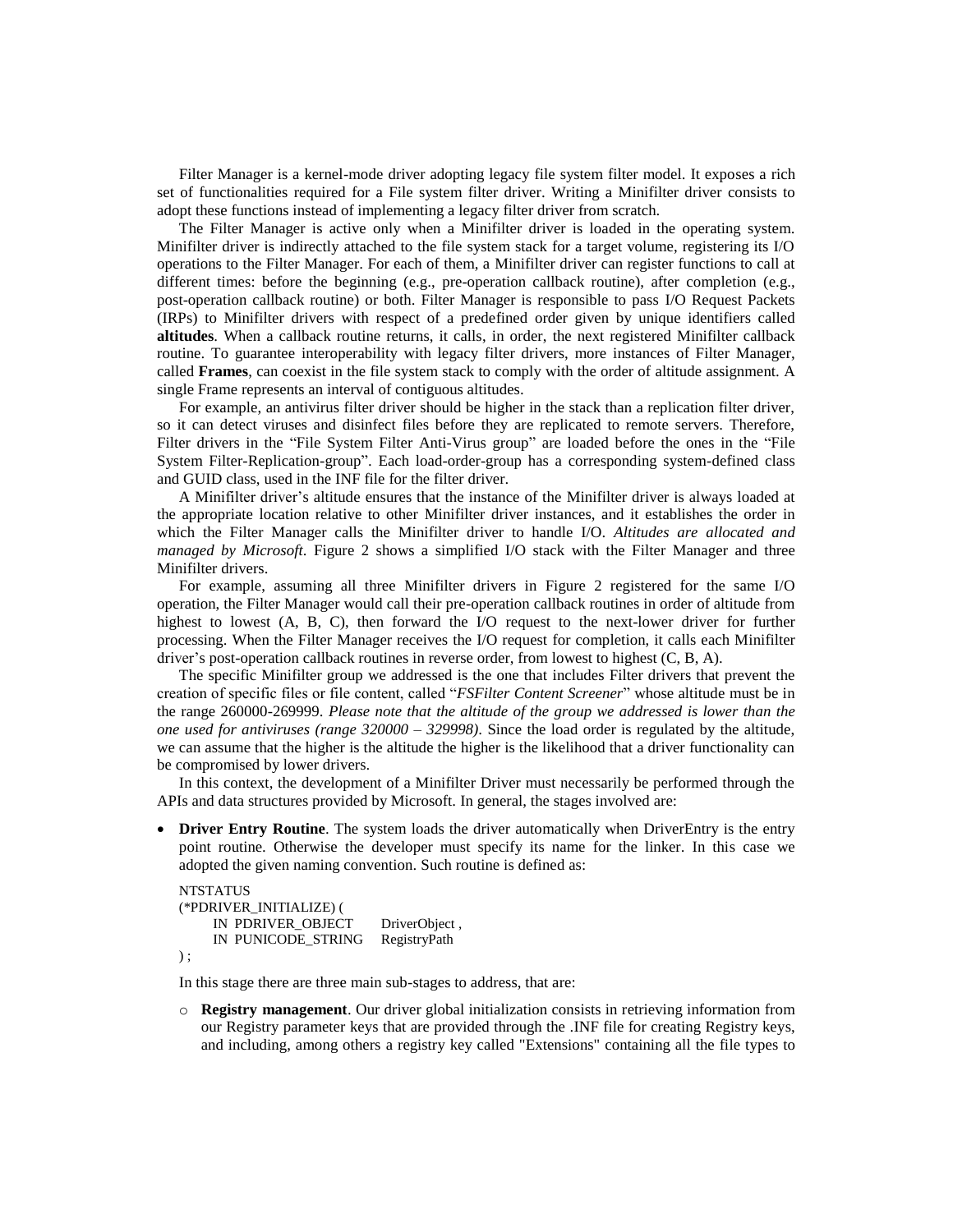protect. Each one of these extensions are then used by the system to retrieve registry values containing default executable for filtered operations. Specifically each entry only contains a reference to another registry key.

o **Minifilter registration**. A Minifilter driver needs to be registered to the Filter Manager. Such task is completed in the FltRegisterFilter routine also passing its required callback routines and other driver information.

|              |       | NTSTATUS FltRegisterFilter ( |                |
|--------------|-------|------------------------------|----------------|
| $\lfloor$ In |       | PDRIVER OBJECT               | Driver,        |
| In           | const | <b>FLT REGISTRATION</b>      | *Registration, |
| Out          |       | <b>PFLT FILTER</b>           | *RetFilter     |
| $)$ ;        |       |                              |                |

- o **Minifilter filtering**. Minifilter driver only needs to call FltStartFiltering routine to start filtering. Such method is really simple and only takes as argument the filter pointer returned by FltRegisterFilter. It is not possible to start filtering before registering the Minifilter.
- **Callback Routines**. All interesting callback routines are passed together, as an array of FLT\_OPERATION\_REGISTRATION structures, to the filter manager. We do not use postoperation callback, so we explain in this section only pre-operation callback routine. It is defined as:

|       | typedef FLT PREOP CALLBACK STATUS |                                  |                    |
|-------|-----------------------------------|----------------------------------|--------------------|
|       |                                   | (*PFLT PRE OPERATION CALLBACK) ( |                    |
|       |                                   | IN OUT PFLT CALLBACK DATA        | Data.              |
|       | $\mathbb{N}^-$                    | <b>PCFLT RELATED OBJECTS</b>     | FltObjects,        |
|       | <b>OUT</b>                        | <b>PVOID</b>                     | *CompletionContext |
| $)$ : |                                   |                                  |                    |

We recognize two different patterns: Default Programs request access to relative files against nondefault Programs. Taking such simplified approach, it is possible to build a bullet-proof system defense. Our Minifilter driver records a read request as pre-operation callback routine, implementing three tasks: check the requested file extension, extract the process name and compare it with the related default Program for granting the access.

In order to prevent the bypass of our Minifilter simply by changing the file extension, we classified as unsafe all the renaming of the file extensions as well as the file-read requests from programs other than the Default Programs.

### 4 Experiments

Malware analysis can be simply performed through *Cuckoo Sandbox* (Cuckoo Foundation, cuckoosandbox.org, 2016), an open source project, widely used in such a field, integrating an automated submission system, anti-detection modules and automated user-interaction; it seems to be perfect fit to our problem. Despite such a good premises, performing few tests revealed that many malware samples do not expose their malicious behavior although they have already shown it in a notsandboxed environment. Rossow et al. (Rossow et al., IEEE Symp. on S&P, 2012) shows guidelines to design and present scientifically rigorous experiments. They gather common pitfalls in four main groups:

- **correct datasets** choose correctly which samples should be in;
- **transparency** give all needed information to understand and replicate experiments;
- **realism** make experiments as real as possible;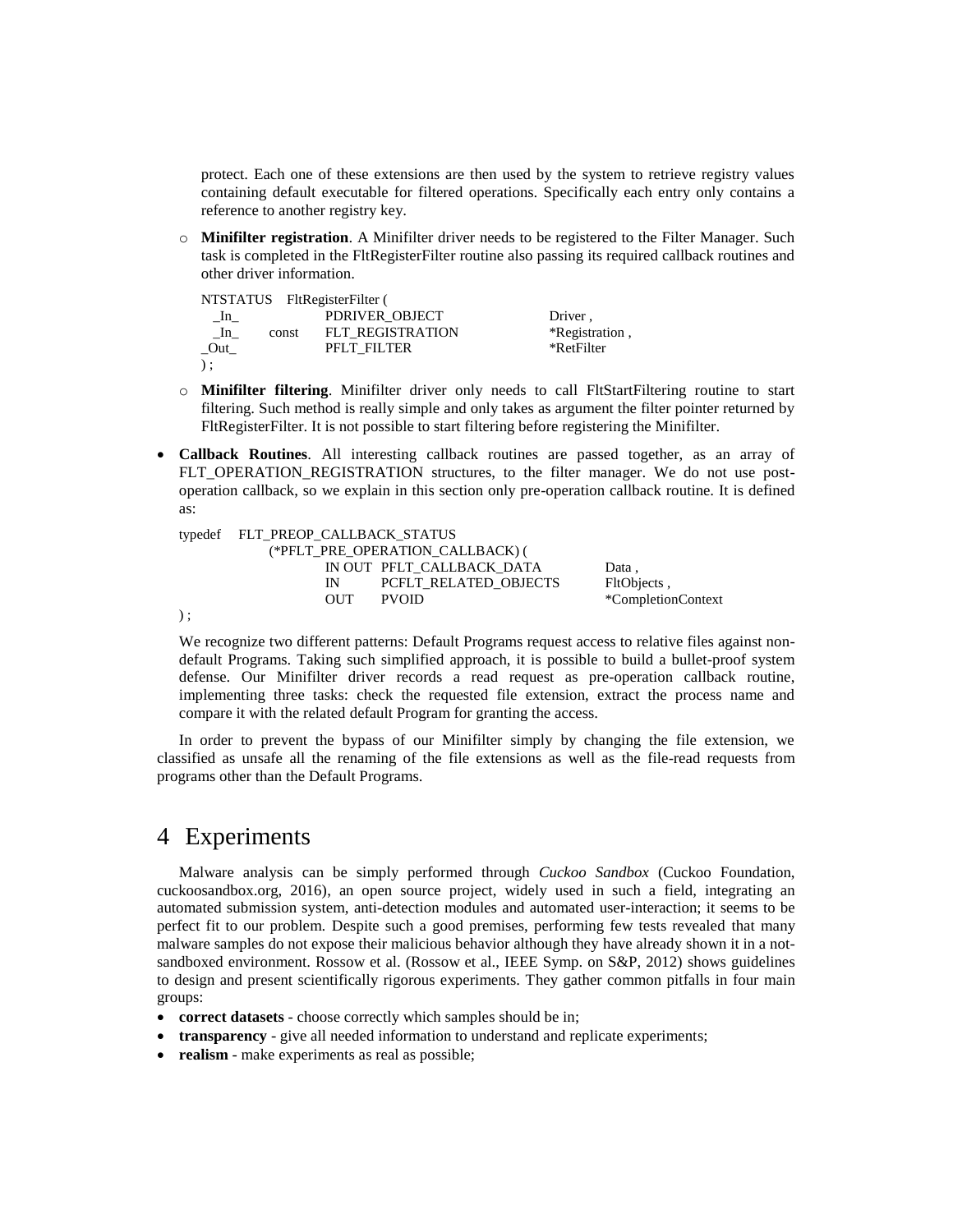• **safety** - do not be dangerous to others.

To test our driver we used VirtualBox 5.1 to setup a set of virtual machines containing different Windows versions: Windows 7 32-bit, Windows 8.1 32-bit and Windows 10 64-bit. We chose such configuration based on Desktop Operating System Market Share showed in Table 2. We tested our virtual environment against *Paranoid Fish*, the tool that employs several techniques to detect sandboxes and analysis environments as malware families do (Ortega, Paranoid Fish, 2016). For instance, it checks hardware limitations, debug-mode execution, virtualized environment detection (e.g., traces of Wine, VirtualBox or VMware), hooks detection and sandbox detection. An example of common Paranoid Fish output is given in Figure 3.

> [pafish ] Start pafish | Windows version: 5.1 build 2600 [pafish ] CPU: GenuineIntel (HV: @) Intel(R) Core(TM) i7-4700MQ CPU @ 2.40 GHz pafish ] CPU VM traced by checking the difference between CPU timestamp counters (rdtsc) pafish | Sandbox traced using mouse activity pafish ] Sandbox traced by checking disk size <= 60GB via DeviceIoControl () [pafish] Sandbox traced by checking disk size <= 60GB via GetDiskFreeSpaceExA () pafish ] Sandbox traced by checking if NumberofProcessors is less than 2 via raw access [pafish] Sandbox traced by checking if NumberofProcessors is less than 2 via GetSystemInfo () pafish ] Sandbox traced by checking if physical memory is less than 1Gb

**Figure 3**: Paranoid Fish output on a generic virtual environment

In order to make our laboratory as real as possible, we replaced default hardware components installed in virtual machine with our real components. We used an open source tool to address such tasks (Keri, WMI detection, 2016), performed through two scripts: a bash script to modify such information on the bare virtual machine and a powershell script to clean up VirtualBox residual information after Windows installation. Not having a wide compatibility, a custom script is sometime needed to fix minor issues, as in our case. After installing Windows system, the following steps are required to hide the virtual machine environment. We disabled the following services:

- **Windows Defender** we don't want Windows real-time protection analyzing, and possibly blocking, our malware sample;
- **Windows Firewall** although it may identify a testing environment, some malicious codes are inhibited when system firewall is activated;
- **Windows Update** new updates may modify our configuration and may give an additional protection to the system;
- **Address Space Layout Randomization** a feature that partially randomizes address space from buffer overflow attacks;
- **No eXecute technology** another protection feature for specifying areas of memory that cannot be used for execution.

Hence, running the previous generated powershell script, we cleaned the registry keys, changing them to real system information, and performed some common tasks to mimic a basic user interaction (i.e. change user and computer name, create and delete some files). Further, we installed runtime libraries for Visual C and .NET, that are often used by malware, and common utility as Adobe Reader, Adobe Flash Player, VLC media player, Mozilla Firefox, OpenOffice and 7zip. Then we populate web browsers with a dump of typical user data, including fake credentials and browser history. Finally, we developed a Python script to populate our system (Hop and Fork, 2016), an easyto-use open source software to create artificially directories and files. It takes as arguments the number of directories and files, the file extension list and the average file size. Randomly it generates contents and creates required files with given extensions. As a last step we wait almost 6 hours before saving virtual machine state, as it looks in a real working-section time. Taking that there is nothing more unreal than a system without user interaction, we developed another Python script that interacts with the system mimicking user behavior (e.g., open browsers and store a web page on the system, continually move cursor over the screen, etc.). After reproducing a real environment we took a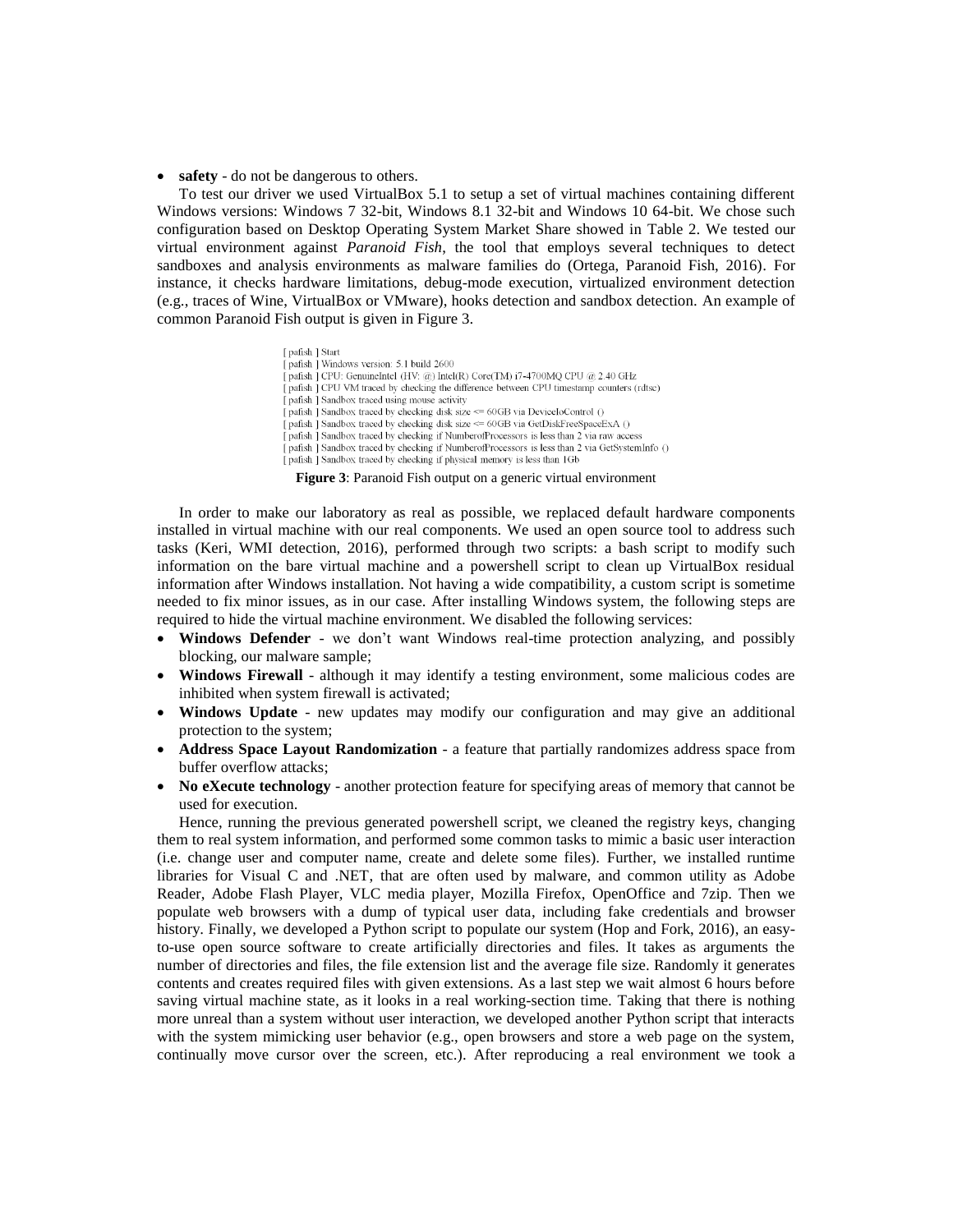snapshot, that is a VirtualBox feature to save the current state of the entire virtual machine. In this way, each experiment can begin exactly in the same initial state. After granting the access to worldwide researcher repository of VirusShare, we downloaded a ransomware collection composed by about 36K elements. Monitoring activities was the most difficult task to cover. The Cuckoo Sandbox lacks on those tasks, revealing its virtual environment. Since we are only interested in ransomware encryption activities, we just checked files and desktop background: usually a ransom message is shown after encrypting data. Two different strategies have been used to analyze malware sample. In early stage we only collected desktop screenshots, a VirtualBox feature, every 30 seconds for 45 min per sample. In such a way it was possible to monitor changes over the virtual machine without any hook. Despite being an unusual technique, it resulted extremely effective, without revealing any monitoring scheme. Once collected our active dataset, we tested the environment by installing our driver. In this case there was no need of extra monitoring features: we manually checked the driver output logs and the decoy-files, looking for changes.

| Type                                | Samples                          |
|-------------------------------------|----------------------------------|
| Crypto ransomware                   | 111                              |
| locker ransomware                   | 30                               |
| fake antivirus                      | 30                               |
| other active malware                | 37                               |
| others                              | 819                              |
| Total samples                       | 1027                             |
| c<br>$\mathbf{m}$ is a $\mathbf{m}$ | п<br>$\sim$ $\sim$ $\sim$ $\sim$ |

**Table 3**. Classification of used dataset.

Table 3 shows the results of dataset classification. Despite the entire data set belongs to a ransomware repository publicly available, most of the samples resulted not compliant to our experimentation. In particular, almost 80% of total samples has not manifested malicious behavior, including a small set (17% of total samples) terminating with error messages. Only 10.8% of analyzed malware exhibited the typical crypto ransomware behavior. A second experiment has tested our driver against this threat: Table 4 shows the results. During ransomware attacks, our driver correctly prevented access to private data and *no valuable data have been encrypted*. From the malware point of view, errors generated during files interaction were managed in the simplest way, that is by skipping those files. Taking advantage of such generic exception handling, we have inhibited malware from running over protected files without being detected. In particular, none of analyzed samples changed its behavior due to our driver presence, this is an encouraging step to continue implementing solution directly in kernel mode. We do not discuss false positive cases, since our strategy classifies as suspicious all the software not included in whitelist. We believe that this is not a limitation, rather a strength for a system requiring strong security measures.

| Evaluation                   | Results |
|------------------------------|---------|
| total ransomware             | 111     |
| detection rate               | 100\%   |
| false negative               | $0.0\%$ |
| encrypted valuable data      | $0.0\%$ |
| Toble 4 Experimental recults |         |

#### **Table 4**. Experimental results.

## 5 Conclusions and future work

There are limitations that we came across when developing our driver and we are perfectly aware that some work still needs to be done. The main limitations are the likelihood of false positives and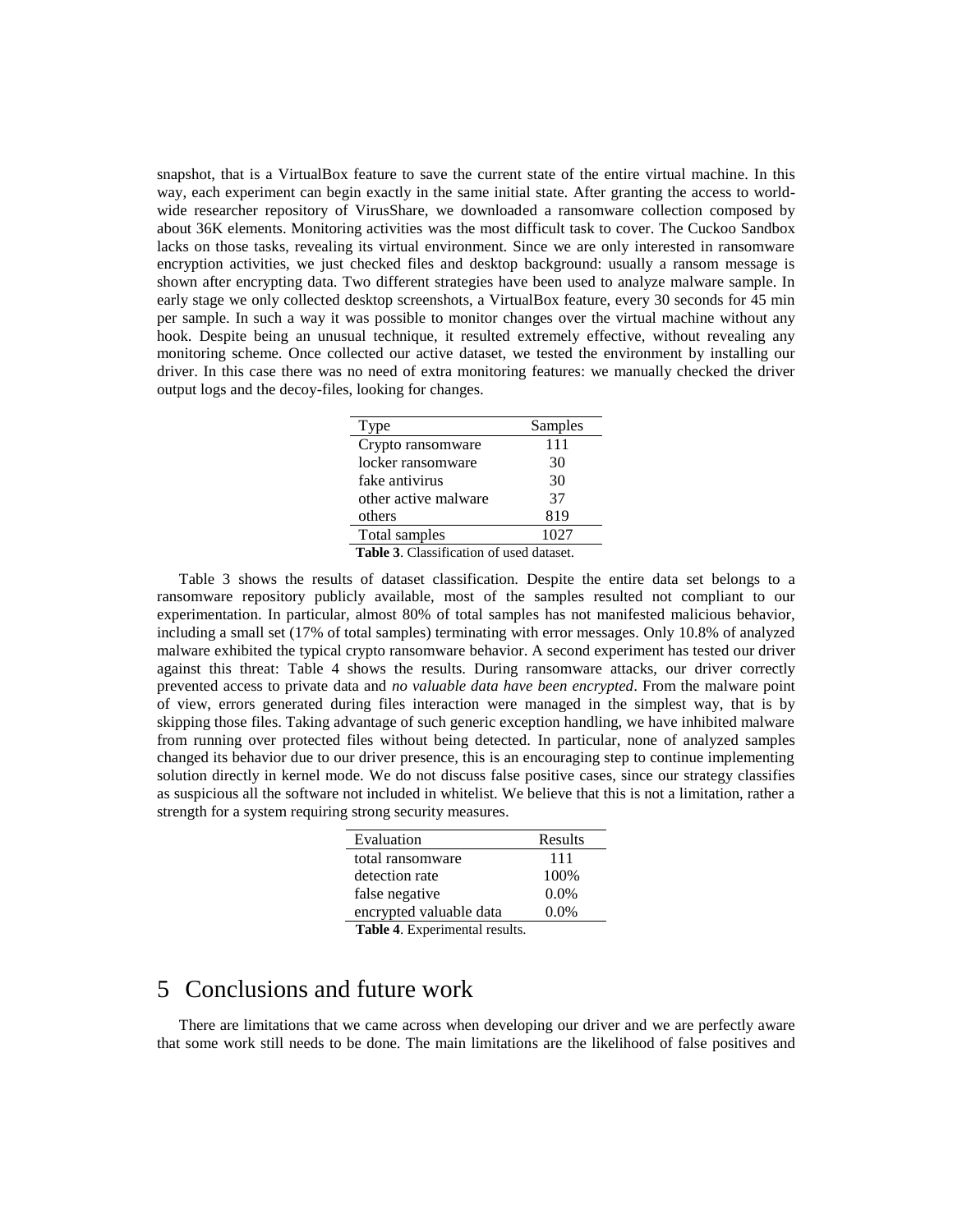the driver's lack of flexibility. In the specific, the whitelist is statically configured during the initiation phase therefore it does not adapt to new demands or eventual user's habit change. Despite this solution fits perfectly in enterprise environments and in POS, ATM and Kiosk Mode Environments, problems may arise in home environments. However, the lack of flexibility should not be misunderstood as a lack of feasibility. On the other hand we believe that focusing on the protection of the user's valuable data as close as possible to the storage, is the only way to prevent ransomware attacks. Moreover, even if a kernel-mode approach might seem daunting, because a poorly written code can cause the entire computer to crash unexpectedly, it could ensure, at least in theory, better performances. In particular, the Filter Driver has been developed to trigger only when the file extension matches the white list, in order to be unperceived by home users or by systems not specifically oriented to high performance computing.

As said previously, evading a security measure implemented through a File System Filter Driver requires, generally, the development of a Filter Driver whose altitude is equal or less the one of the proposed solution. In addition, beyond the required skills (a File System Filter Driver is not a common executable), the correct installation of a Filter Driver on x64-based systems (starting from Windows Vista) requires administrative privileges and the .SYS file must be signed.

Hence, while not excluding a possible evolution of the threat, the current trend highlights that the majority of ransomware launches relatively straight-forward attack payloads with a very distinct and predictable behavior (Kharraz et al., DIMVA, 2015).

## References

Anderson et al. (November 2011). *Graph-based malware detection using dynamic analysis.* In: Journal in Computer Virology, November 2011, Vol. 7, Issue 4, pp 247–258

Choi et al. (July 2016). *Ransomware Against Police: Diagnosis of Risk Factors via Application of Cyber-Routine Activities Theory.* In: International Journal of Forensic Science & Pathology, Vol. 4, July 2016, pp. 253-258.

Continella et al. (December 2016). *ShieldFS: a self-healing, ransomware-aware filesystem.* In: Proceedings of the 32<sup>nd</sup> Annual Conference on Computer Security Applications, ACSAC 16, Los Angeles, CA, USA, December 05-08, 2016, pp 336-347.

Cuckoo Foundation (2016). *Cuckoo Sanbox: Automated Malware Analysis*. 2016. Retrieved from https://cuckoosandbox.org.

Dinaburg et al. (October 2008). *Ether: malware analysis via hardware virtualization extensions.* In: Proceedings of the 15th ACM conference on Computer and communications security, CCS, Alexandria, Virginia, USA, October 27-31, 2008, pp 51-62.

Dingledine et al. (2004). *Tor: The second-generation onion router*. In: Proceedings of The 13<sup>th</sup> Usenix Security Symposium, San Diego, CA, August 09-13, 2004.

Egele et al. (February 2012). *A survey on automated dynamic malware-analysis techniques and tools.* In: Journal ACM Computing Surveys (CSUR), Vol. 44, Issue 2, February 2012, Article No. 6.

Forand (March 2015). *PARCC postponed as N.J. school district's network 'held hostage' for bitcoins.* Retrieved from http://www.nj.com/gloucester-county/index.ssf/2015/03/nj\_school\_districts\_network\_held\_hostage\_for\_500\_i.html

Furnell et al. (November 2012). *Power to the people? The evolving recognition of human aspects of security.* In: Computers & Security, Vol. 31, Issue 8, November 2012, pp 983-988.

Gazet (February 2010). *Comparative analysis of various ransomware virii*. In Journal in Computer Virology, Vol. 6, Issue 1, february 2010, pp 77–90.

Green (July 2016). *Hospitals are hit with 88% of all ransomware attacks.* Retrieved from http://www.beckershospitalreview.com/healthcare-information-technology/hospitals-are-hit-with-88 of-all-ransomware-attacks.html.